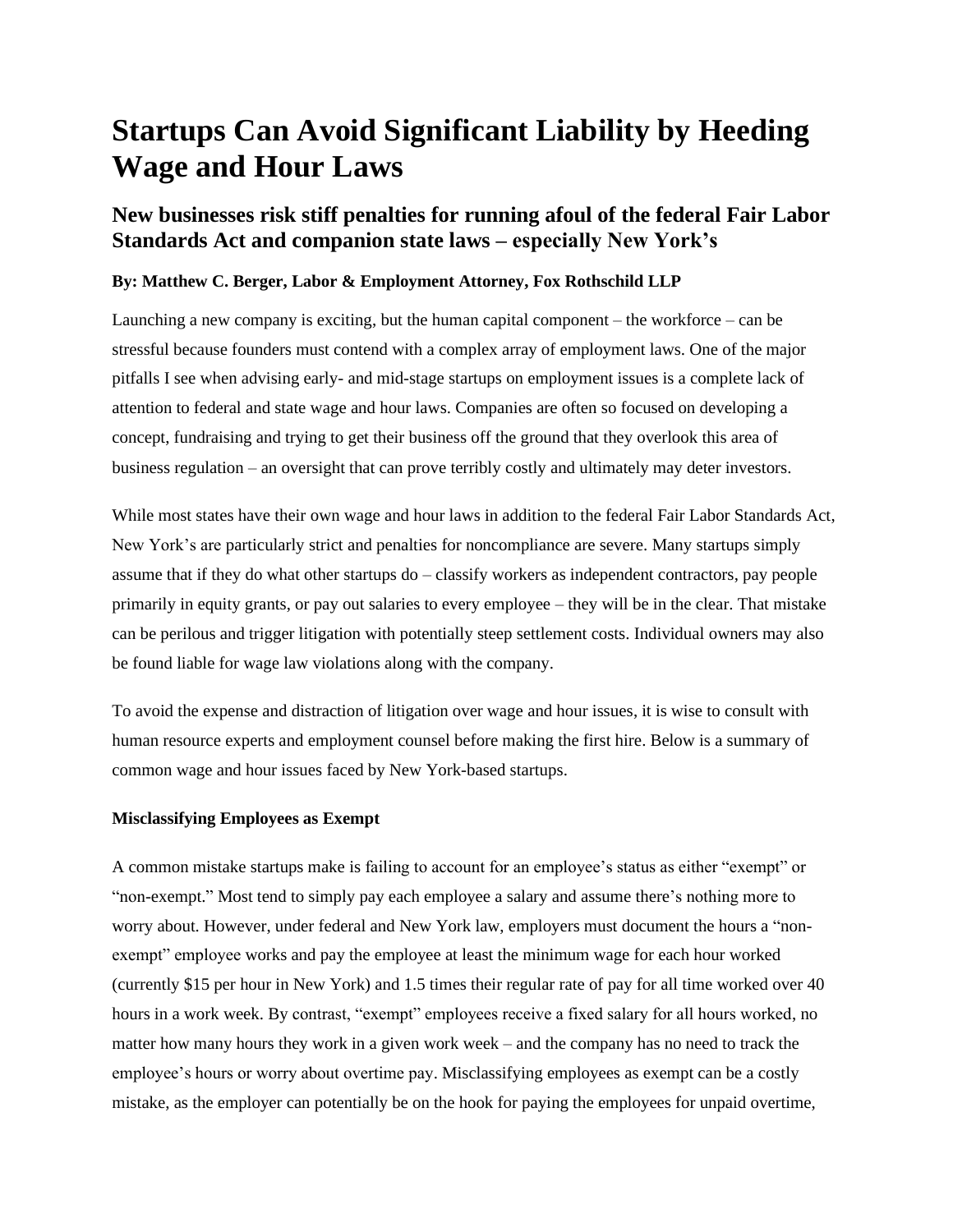liquidated damages (equal to 100% of the unpaid overtime wages), and attorneys' fees. Accordingly, startups should carefully evaluate whether they have properly classified their employees.

To be classified as exempt, an employee must satisfy (1) a salary test (with some exceptions, as discussed below) and (2) a duties test. To satisfy the salary test in New York City, an employee must earn a salary (defined as a predetermined amount paid each pay period that does not vary based on the quality or quantity of the work performed) of at least \$1,125 *per week* for executive/managerial employees and administrative employees or at least \$684 *per week* for professional and computer professional employees.

If the salary threshold is met, companies must also consider the duties the employee performs to determine whether the duties test is satisfied. There are several types of exempt employees, the most common being: (1) executive/managerial employees; (2) administrative employees; (3) professional employees; (4) computer professional employees; and (5) outside sales employees.

### **1. Executive/Managerial Employees**

To satisfy the executive/managerial employee exemption, the employee must have the following as their primary duties:

- Management of the business or of a customarily recognized department or subdivision thereof;
- Customarily and regularly directs the work of two or more other employees;
- Has authority to hire or fire other employees or give suggestions and recommendations as to the hiring, firing, advancement, promotion or any other change of status of other employees and such suggestions and recommendations are given particular weight; and
- Customarily and regularly exercises discretionary powers and use independent judgment.

## **2. Administrative Employees**

To satisfy the administrative employee exemption, the employee must have the following as their primary duties:

- Performance of office or non-manual work directly related to the management or general business operations of the employer or the employer's customers; and
- Such work includes the exercise of discretion and independent judgment with respect to matters of significance.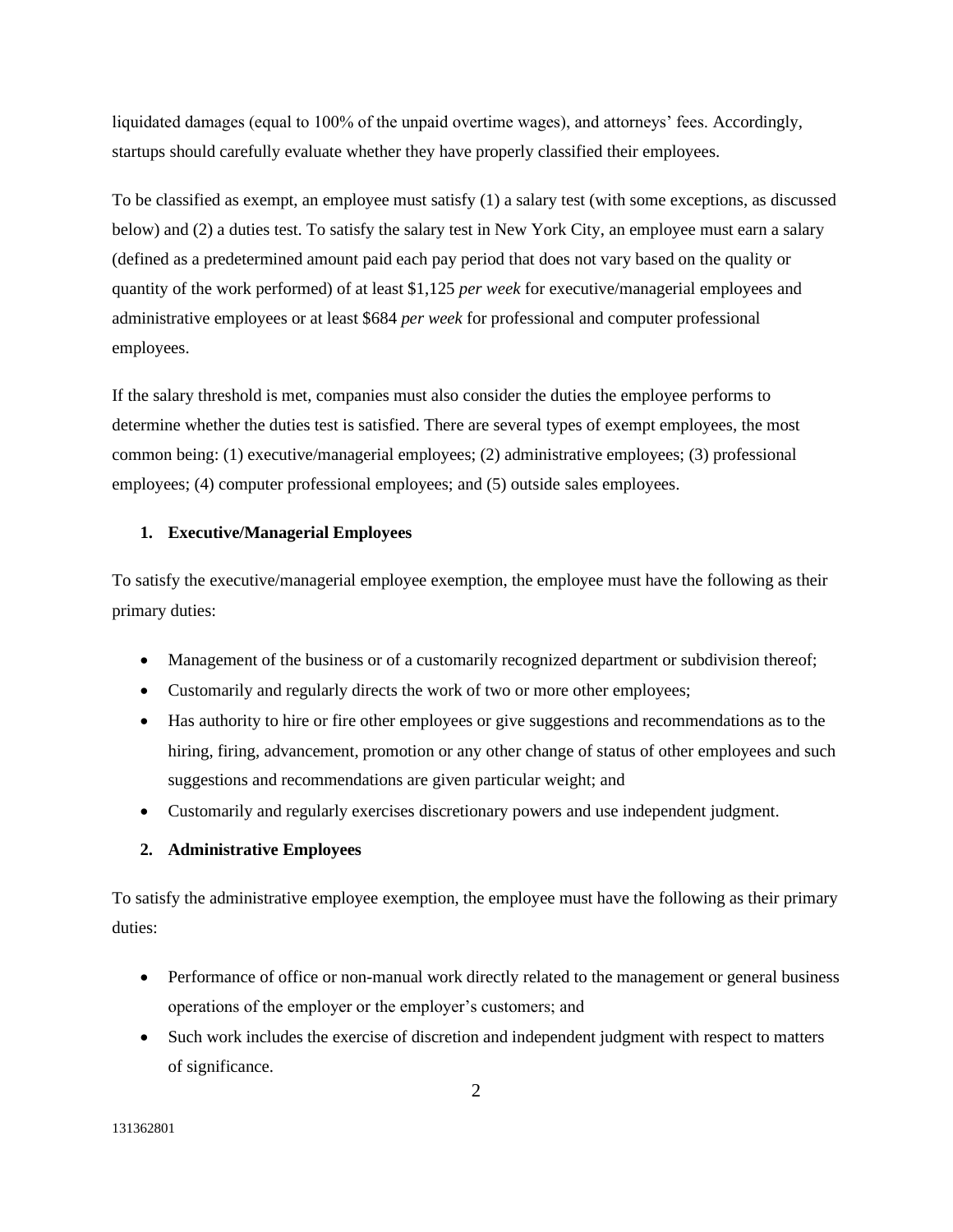The phrase "directly related to the management or general business operations" refers to the type of work performed by the employee. Specifically, the employee must perform work directly related to assisting with the running or servicing of the business, as distinguished, for example, from working on a production line or selling a product in a retail or service establishment.

Regarding the "exercise of discretion and independent judgment," factors to consider are: whether the employee has authority to formulate, affect, interpret, or implement management policies or operating practices; whether the employee carries out major assignments in conducting the operations of the business; whether the employee has authority to commit the employer in matters that have significant financial impact; whether the employee has authority to waive or deviate from established policies and procedures without prior approval; whether the employee has authority to negotiate and bind the company on significant matters; whether the employee provides consultation or expert advice to management; whether the employee is involved in planning long- or short-term business objectives; whether the employee investigates and resolves matters of significance on behalf of management; and whether the employee represents the company in handling complaints, arbitrating disputes or resolving grievances.

While the phrase "exercise of discretion and independent judgment" implies that the employee has the authority to make an independent choice, free from immediate direction or supervision, employees can exercise discretion and independent judgment even if their decisions or recommendations are reviewed by management. Thus, the term "discretion and independent judgment" does not require that the decisions made by an employee have a finality that goes with unlimited authority and a complete absence of review.

#### **3. Professional Employees**

Professional employees need only be paid \$684 per week to meet the salary threshold. Additionally, employers may pay up to 10% of this salary threshold through non-salary, non-discretionary income, such as commissions or bonuses.

To satisfy duties test of the professional employee exemption, the employee's primary duties must consist of the performance of work that:

• Requires knowledge of an advanced type in a field of science or learning customarily acquired by a prolonged course of specialized intellectual instruction and study, as distinguished from (i) a general academic education, (ii) an apprenticeship, or (iii) training in the performance of routine mental, manual or physical processes; or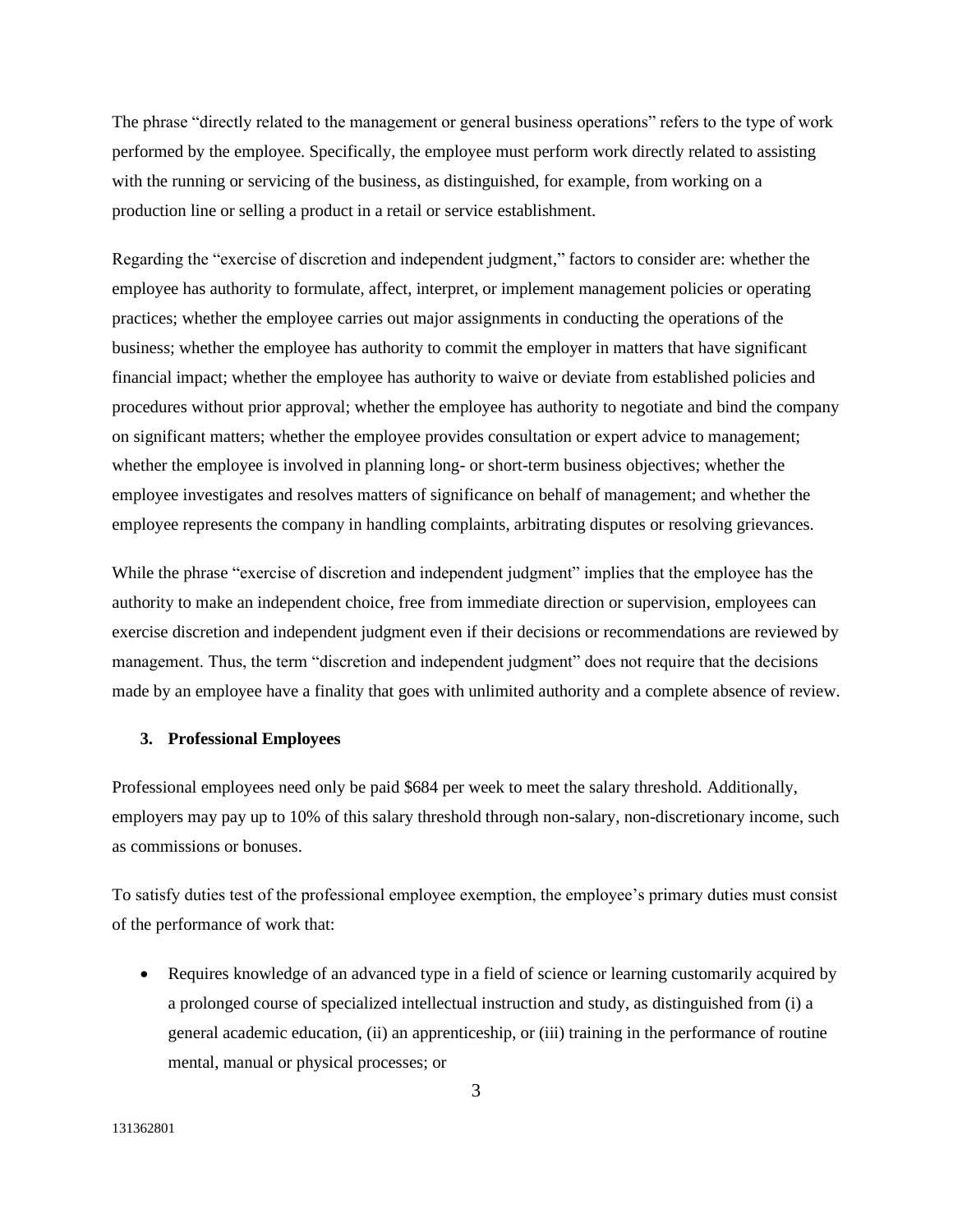• Is original and creative in a recognized field of artistic endeavor and produces a result that depends primarily on the invention, imagination or talent of the employee; and

Additionally, the employee's work must:

- Require the consistent exercise of discretion and judgment in its performance;
- Be predominantly intellectual and varied in character (as opposed to routine mental, manual, mechanical or physical work); and
- Be of such a character that the output produced or the result accomplished cannot be standardized in relation to a given period of time.

## **4. Computer Professional Employees**

Computer professional employees need only be paid \$684 per week to meet the salary threshold (alternatively, such employees can be paid at least \$27.63 per hour). Additionally, employers may pay up to 10% of this threshold through non-salary, non-discretionary income, such as commissions or bonuses.

To satisfy duties test of the computer professional employee exemption, the employee's primary duties must consist of:

- The consistent exercise of discretion and judgment in its performance;
- The application of systems analysis techniques and procedures, including consulting with users, to determine hardware, software or system functional specifications;
- The design, development, documentation, analysis, creation, testing or modification of computer systems or programs, including prototypes, based on and related to user or system design specifications;
- The design, documentation, testing, creation or modification of computer programs related to machine operating systems; or
- A combination of the above duties, the performance of which requires the same level of skills.

The computer professional exemption does not include employees engaged in the manufacture or repair of computer hardware and related equipment. Additionally, employees whose work is highly dependent upon, or facilitated by, the use of computers and computer software programs (e.g., engineers, drafters and others skilled in computer-aided design software), but who are not primarily engaged in computer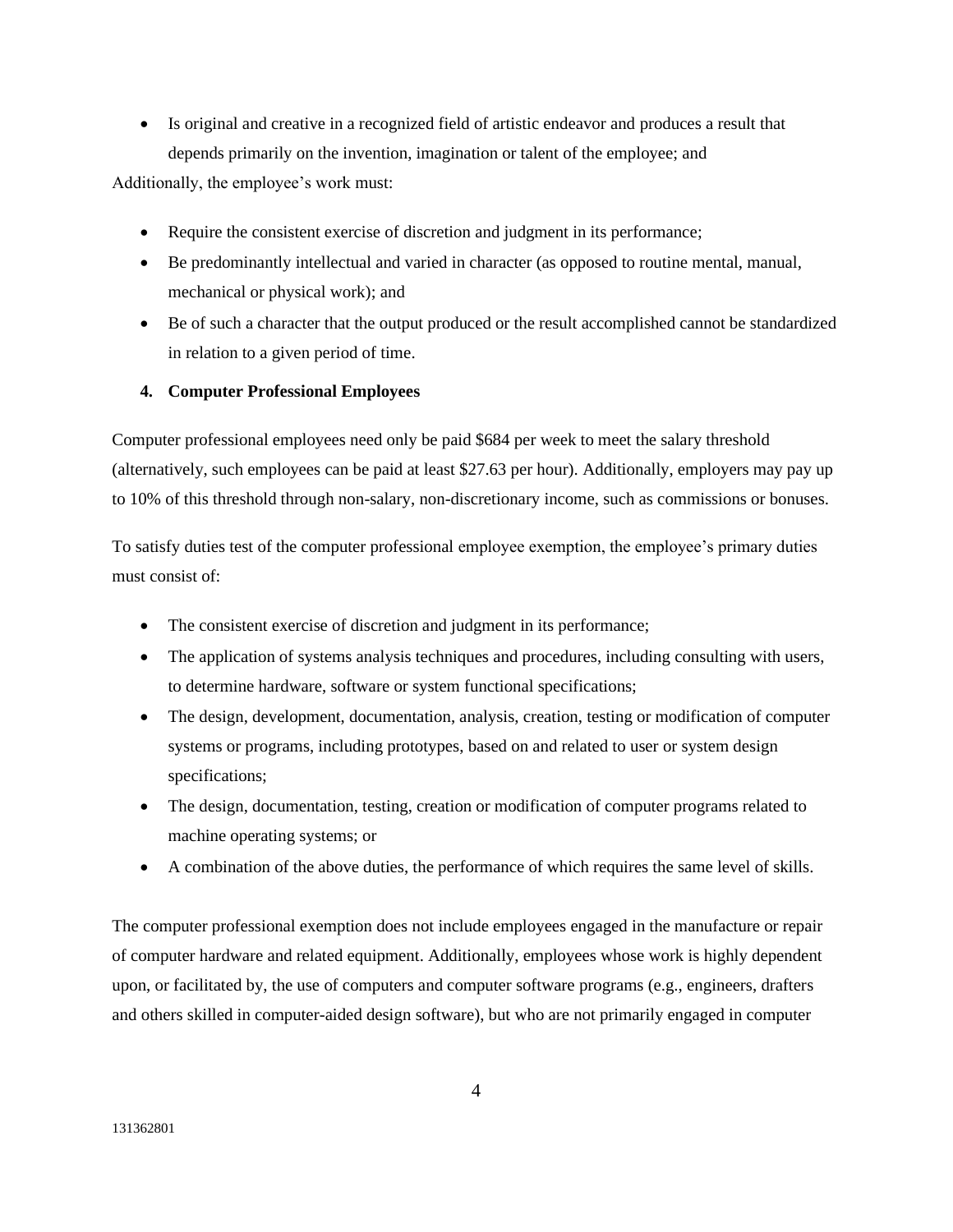systems analysis and programming or other similarly skilled computer-related occupations, are also not exempt under this exemption.

## **5. Outside Sales Employees**

To be exempt under the outside sales employee exemption, there is no salary test. However, the employee must be customarily and predominantly engaged away from the company premises and not at any fixed site or location for the purpose of: (i) making sales; or (ii) selling and delivering articles or goods; or (iii) obtaining orders or contracts for service or for the use of facilities. In order to satisfy this exemption, the employee must spend at least 50% of time away from the employer's premises and the employee must earn a commission or similar payment for the work performed.

Additionally, the outside salesperson must have a written agreement establishing the terms of their compensation.

## **Misclassifying Employees as Independent Contractors**

Another common mistake that startups make is treating new hires as independent contractors and paying individuals on an IRS Form 1099 basis. In New York, the test for whether an individual is properly classified as an independent contractor is a tough one. Most individuals will likely be considered employees and therefore should be paid wages on an IRS Form W2 basis. It is crucial that startups properly classify individuals as employees and contractors before they perform any work because misclassification of a true employee as a contractor can result in liability for unpaid wages, liquidated damages, and attorneys' fees. Additionally, the company can be on the hook for back taxes, interest, and penalties due to a failure to pay payroll taxes.

In New York, an *employer-employee* relationship likely exists if the company:

- Chooses when, where, and how the individual performs services.
- Provides facilities, equipment, tools, and supplies.
- Directly supervises the services the individual provides.
- Sets the hours of work.
- Requires exclusive services (*i.e.* the individual cannot work for competitors while working for the company).
- Sets the rate of pay.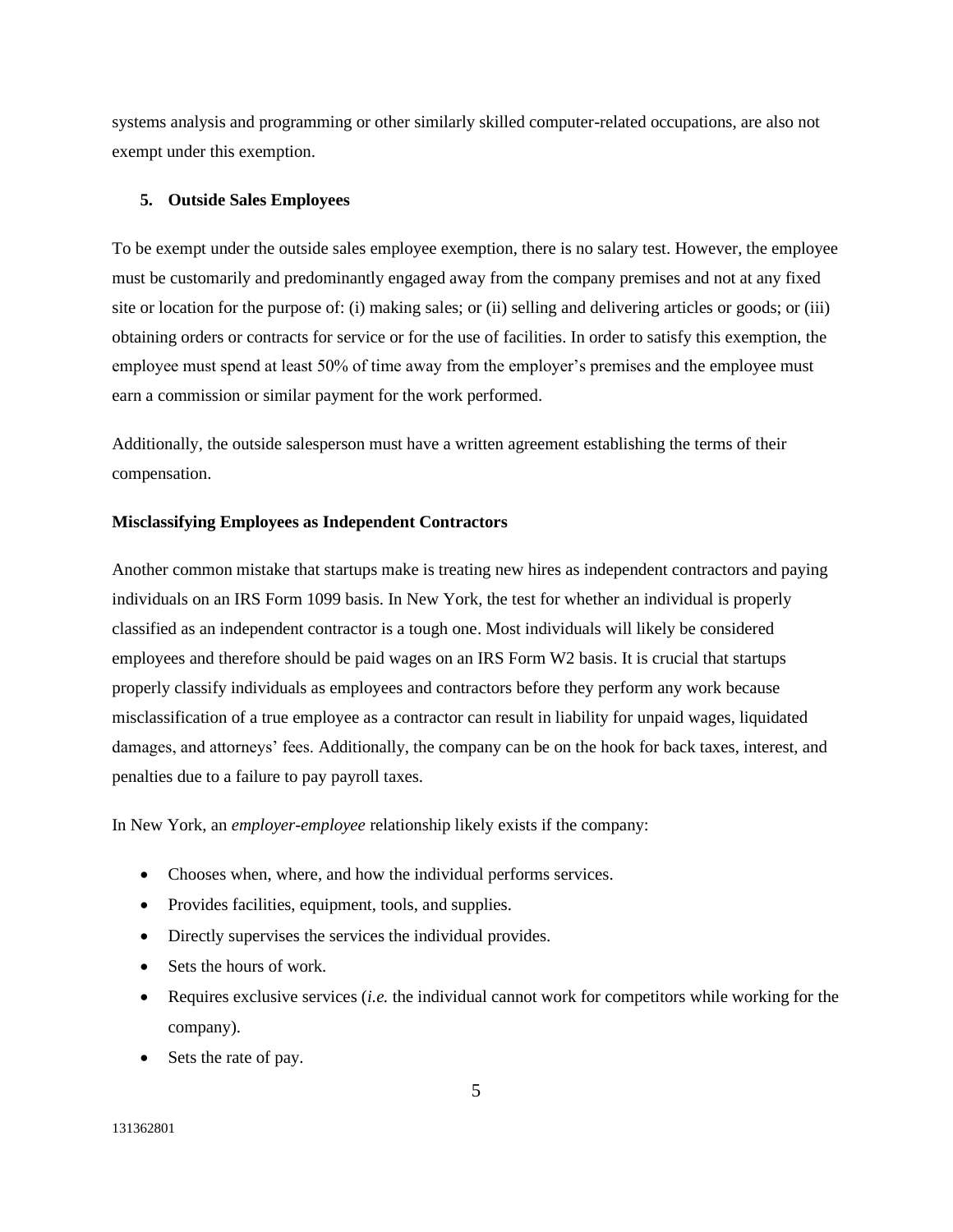- Requires attendance at meetings and/or training sessions.
- Asks for oral or written reports.
- Reserves the right to review and approve the work product.
- Evaluates job performance.
- Requires prior permission for absences.
- Has the right to hire and fire the individual.

In contrast, an *independent contractor* relationship might exist if the individual is free from supervision, direction, and control in the performance of their duties. Typically, independent contractors are in business for themselves and offer their services to the general public, such as a plumber you hire on one occasion to fix a leaky sink versus a maintenance employee you hire to handle all maintenance issues that arise in your office.

Key factors to consider when evaluating whether an individual is truly an independent contractor include whether the person:

- Has an established business.
- Advertises in electronic and/or print media.
- Uses business cards, stationery, and billheads.
- Carries insurance.
- Keeps a place of business and invests in facilities, equipment, and supplies.
- Pays their own expenses.
- Assumes risk for profit or loss.
- Sets their own schedule.
- Sets or negotiates their own pay rate.
- Offers services to other businesses (competitive or non-competitive).
- Is free to refuse work offers.
- May choose to hire help.

## **Failing to Provide Employees with Proper Wage Documentation**

Finally, a frequent mistake startups make is failing to provide employees with proper wage documentation. Under New York law, employers must provide all employees with a wage notice (commonly known as a rate of pay form) at the time of hire and every time the employee's rate of pay changes. Employers are also required to provide employees with a wage statement (commonly known as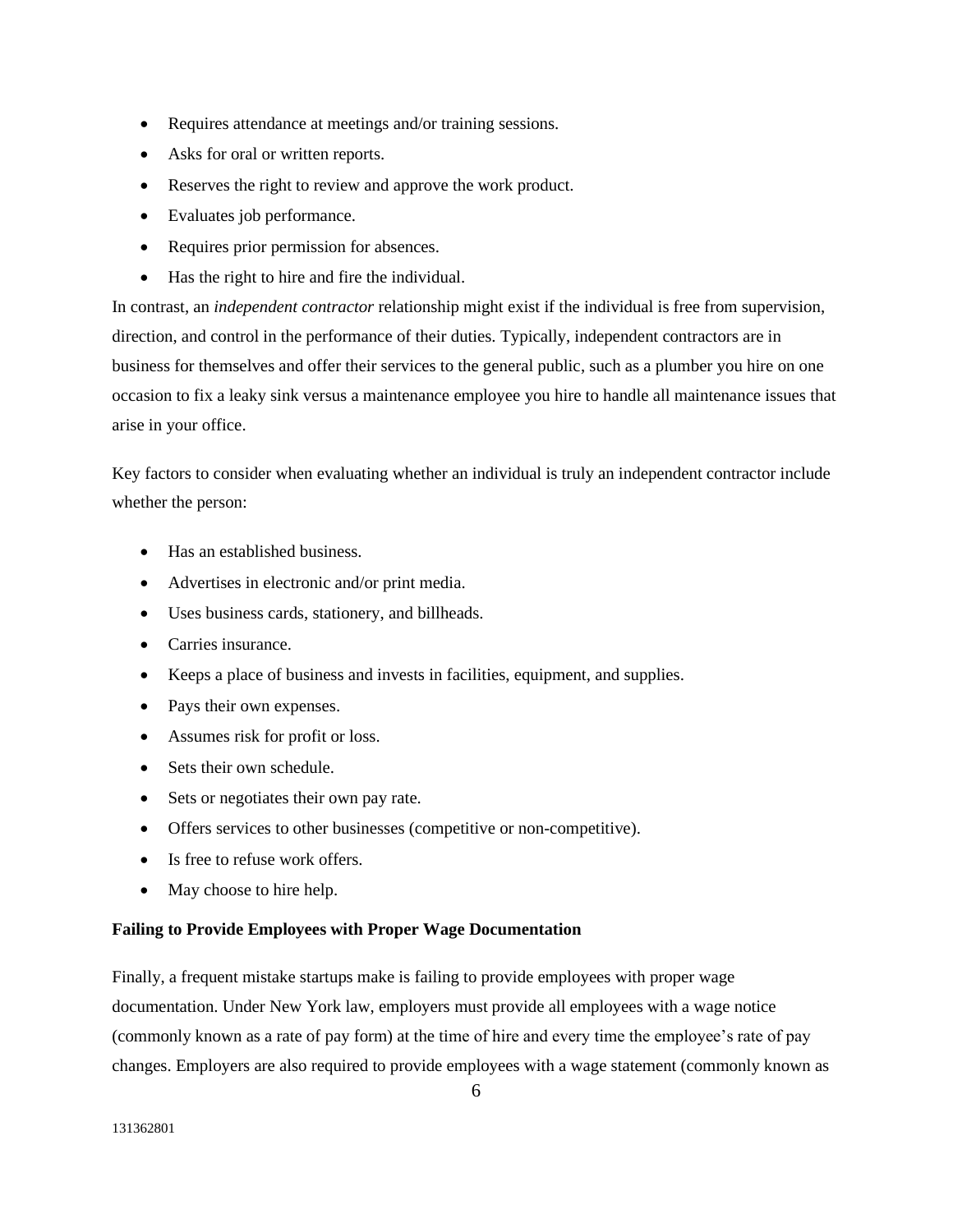a paystub) with each paycheck. Each of these documents must contain all of the information required under the law. Failure to comply with the exact requirements of the law can result in up to \$10,000 in penalties per employee – \$5,000 for the rate of pay violation and \$5,000 for the paystub violation.

Rate of pay forms must be provided to employees in English and the employee's primary language if not English. They must be signed by a company representative and the employee and must include the following information:

- The name of the employer;
- Any "doing business as" names used by the employer;
- The physical address of the employer's main office or principal place of business, and a mailing address if different;
- The telephone number of the employer
- The rate or rates of pay and basis thereof, whether paid by the hour, shift, day, week, salary, piece, commission, or other;
- Allowances (also called "credits"), if any, claimed as part of the minimum wage; and
- The regular pay day designated by the employer.

With respect to the paystub requirement, the company must provide employees with a detailed paystub with each paycheck (or make available a detailed paystub if wages are paid via direct deposit).

Each paystub must include:

- The dates of work covered by that payment of wages;
- The name of the employee;
- The name of the employer;
- The address and phone number of the employer;
- The rate or rates of pay and basis thereof, whether paid by the hour, shift, day, week, salary, piece, commission, or other;
- Any overtime rate of pay if applicable;
- The regular hours worked;
- The amount of sick leave provided;
- The overtime hours worked if applicable;
- The gross wages;